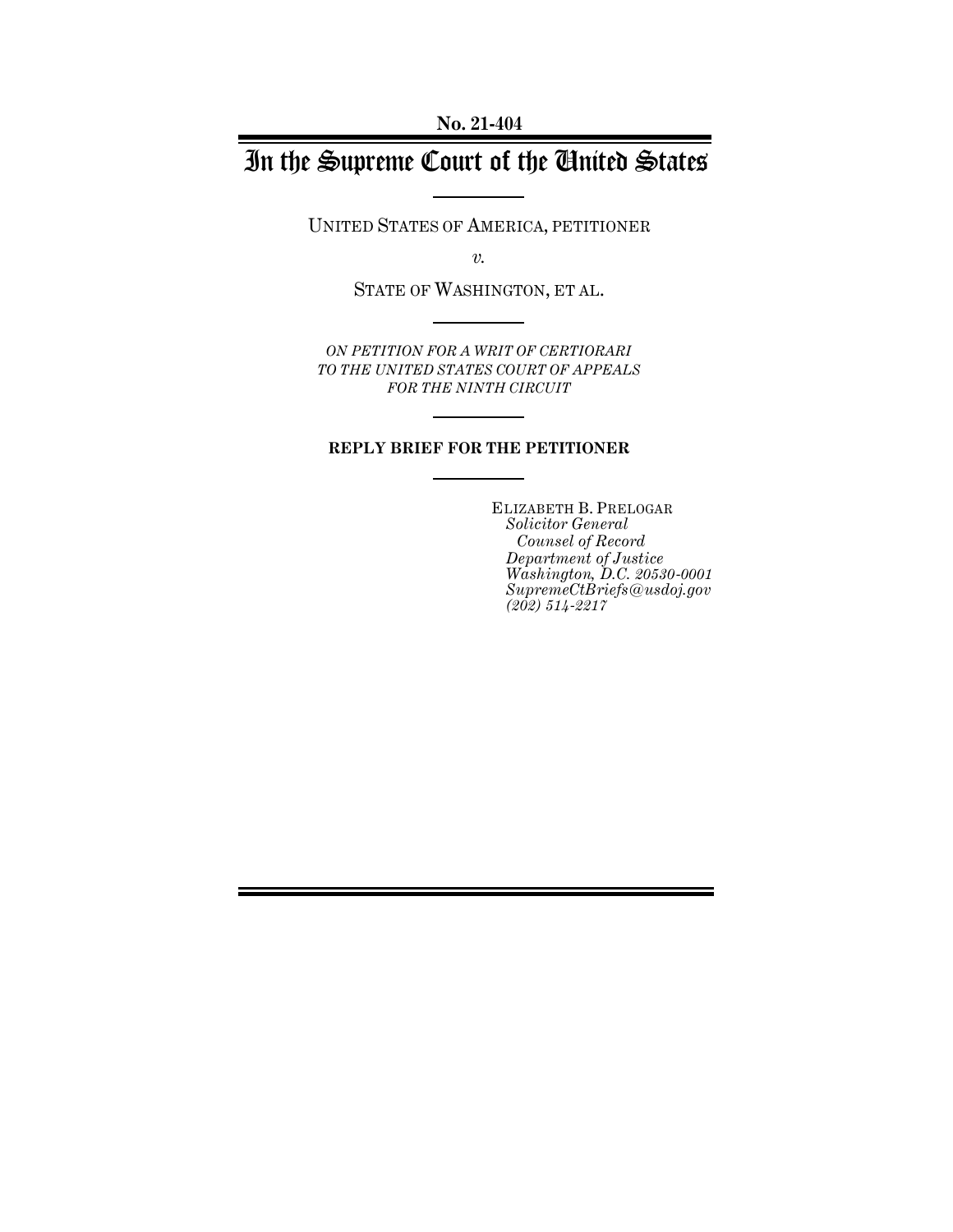### **TABLE OF CONTENTS**

Page

## **TABLE OF AUTHORITIES**

Cases:

Constitution and statutes:

| U.S. Const. Art. VI, Cl. 2 (Supremacy Clause)  2, 3, 11 |  |
|---------------------------------------------------------|--|
| Energy Employees Occupational Illness Compensa-         |  |
| tion Program Act of 2000, 42 U.S.C. 7384 et seq.  10    |  |
|                                                         |  |
| H.B. 1723, 65th Leg., Reg. Sess. (Wash. 2018) passim    |  |

(I)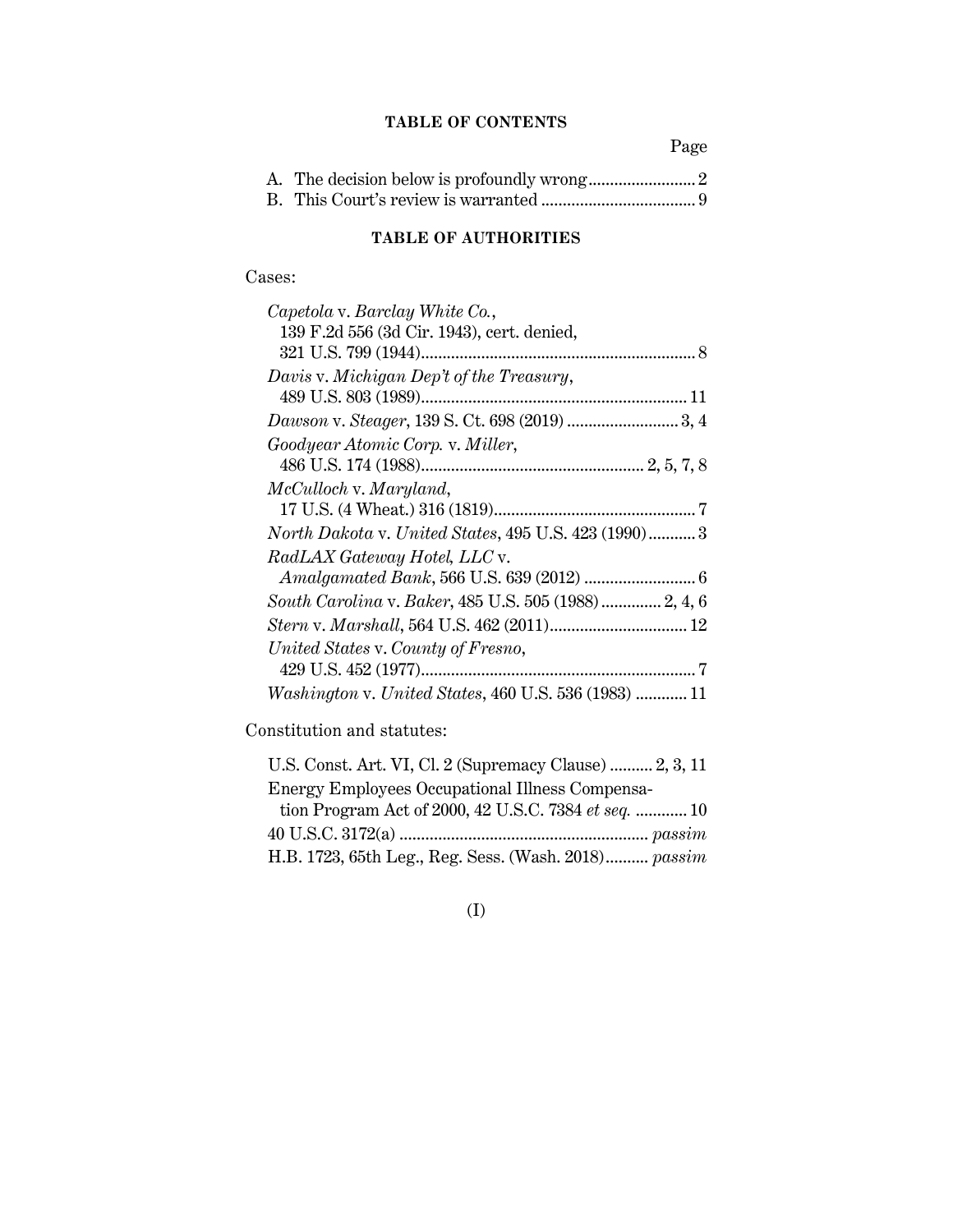| Statute—Continued:                     | Page |
|----------------------------------------|------|
| Wash. Rev. Code Ann. § 51.32.187(1)(b) |      |
|                                        |      |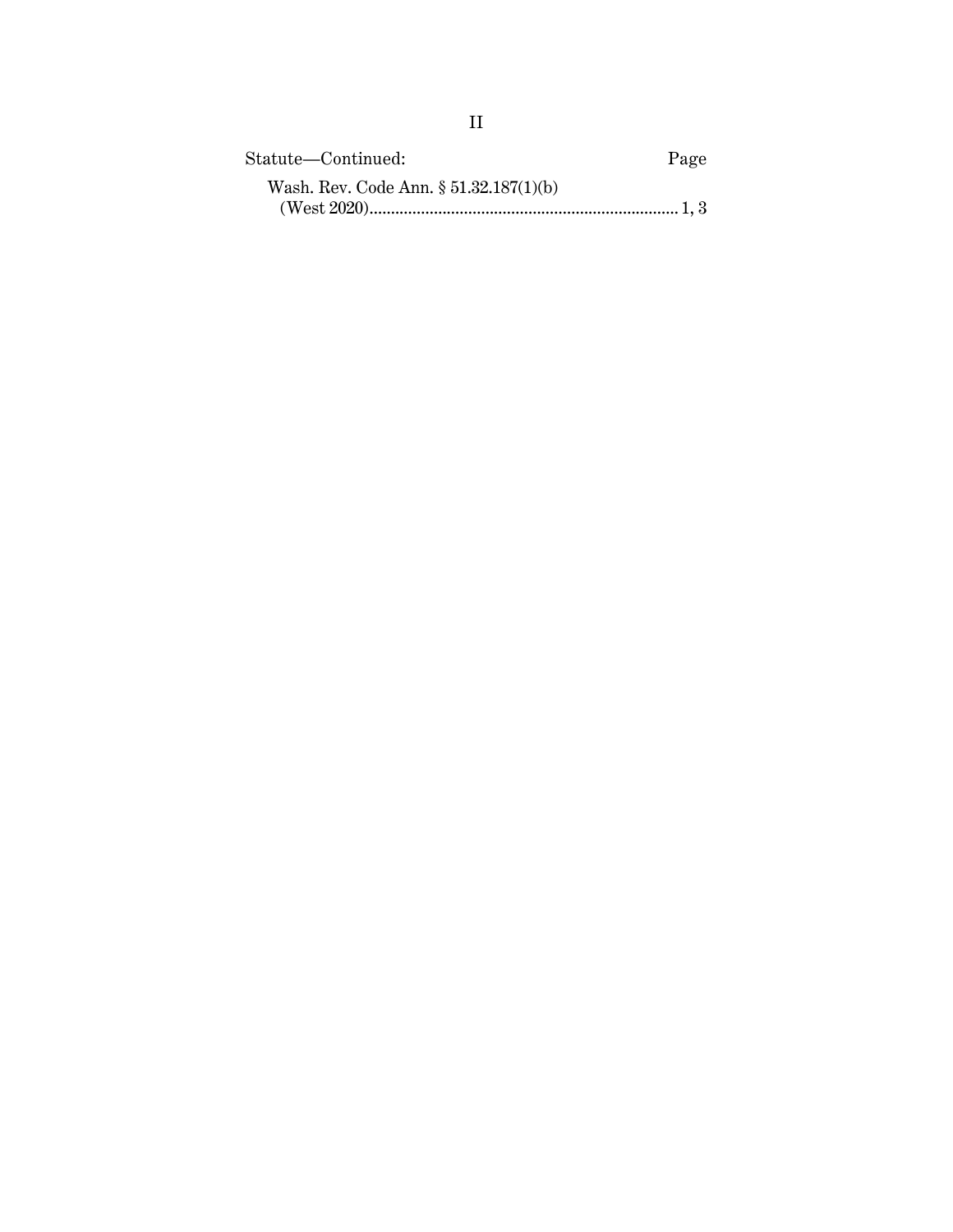# In the Supreme Court of the United States

No. 21-404

UNITED STATES OF AMERICA, PETITIONER

*v.*

STATE OF WASHINGTON, ET AL.

*ON PETITION FOR A WRIT OF CERTIORARI TO THE UNITED STATES COURT OF APPEALS FOR THE NINTH CIRCUIT*

### **REPLY BRIEF FOR THE PETITIONER**

Washington House Bill 1723 (HB 1723) creates an unprecedented workers' compensation regime, including presumptive lifetime benefits eligibility based on a single eight-hour work shift, that applies only to "United States department of energy Hanford site workers." Wash. Rev. Code Ann. § 51.32.187(1)(b) (West 2020). Respondents defend (Br. in Opp. 3) the State's authority to enact workers' compensation laws "tailored to the special hazards and safety records of employers on federal land." But HB 1723 does not classify employees "based on the dangers of their work," and it does not classify employers "based on their \* \* \* safety records." *Id.* at 1-2. It instead imposes massive potential government liability for any individual who worked at a specified federal facility and performed services, "directly or indirectly, *for the United States*." Wash. Rev. Code Ann. § 51.32.187(1)(b) (emphasis added).

(1)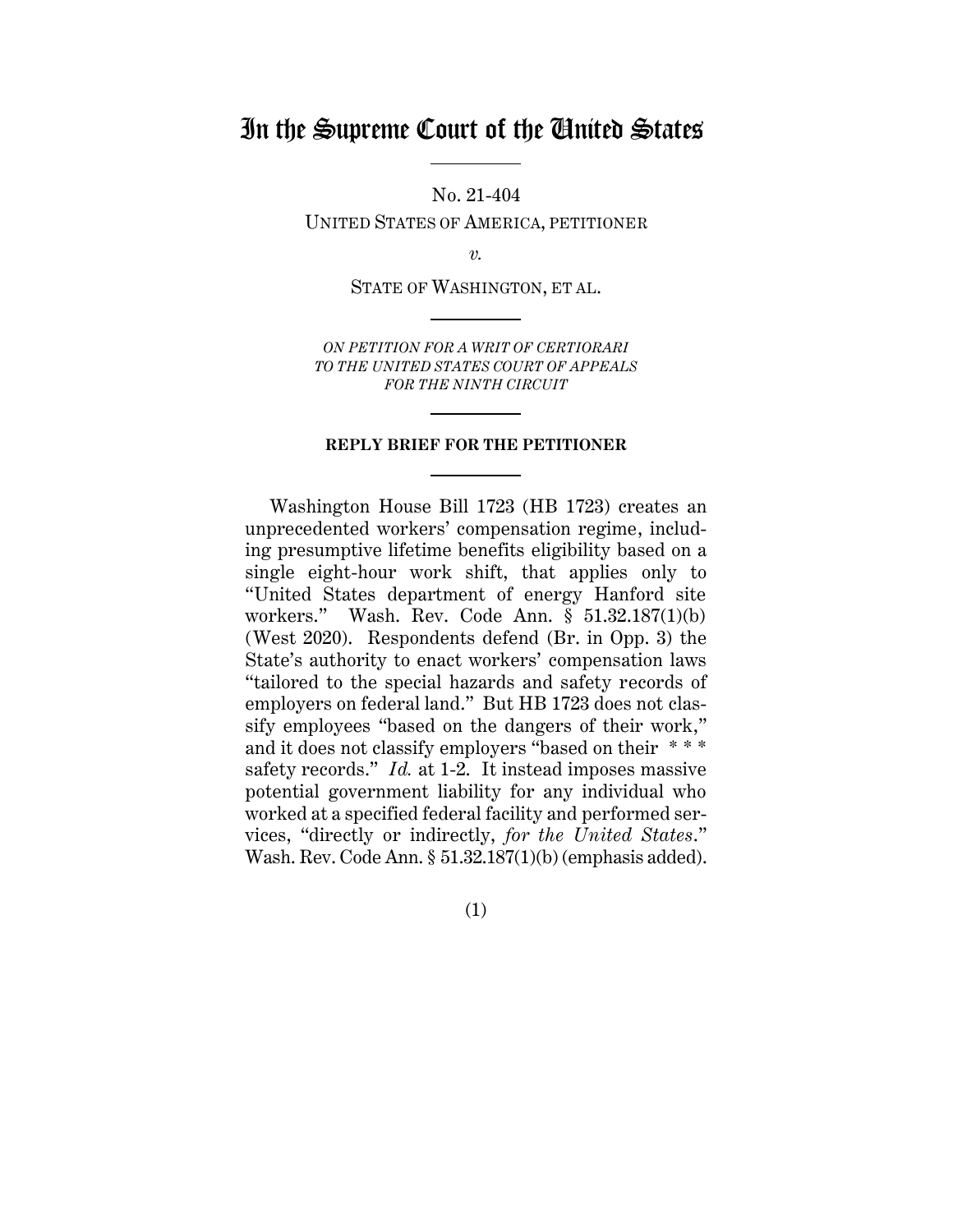The Supremacy Clause prohibits application of such a discriminatory law absent " 'clear and unambiguous' authorization" from Congress. *Goodyear Atomic Corp.* v. *Miller*, 486 U.S. 174, 180 (1988) (citation omitted). No federal statute confers such authorization here. The only federal law respondents invoke allows States to apply their workers' compensation laws to federal facilities "*in the same way and to the same extent* as if the premises were under the exclusive jurisdiction of the State." 40 U.S.C. 3172(a) (emphasis added). Far from clearly and unambiguously authorizing discrimination against federal contractors, that language "compels the same" treatment of employees at federal and private workplaces. *Goodyear Atomic*, 486 U.S. at 183-184.

Respondents' defense of the Ninth Circuit's decision simply highlights the conflict with *Goodyear Atomic* and the need for this Court's review. Respondents assert (Br. in Opp. 1) that the decision will "impose negligible costs" and "have no impact beyond this case." But as the dissenting judges below correctly warned, the court of appeals' unprecedented approval of "open and explicit" discrimination against the United States is likely to have far-reaching consequences. Pet. App. 39a. The panel's significant holding and "egregious" error warrant this Court's intervention. *Id.* at 38a.

#### <span id="page-4-0"></span>**A. The Decision Below Is Profoundly Wrong**

Under the intergovernmental-immunity doctrine, a State may not "discriminate against the United States or those with whom it deals," *South Carolina* v. *Baker*, 485 U.S. 505, 523 (1988), unless Congress provides "'clear and unambiguous' authorization for such regulation," *Goodyear Atomic*, 486 U.S. at 180 (citation omitted). Those principles foreclose application of HB 1723, because (1) that law discriminates against the United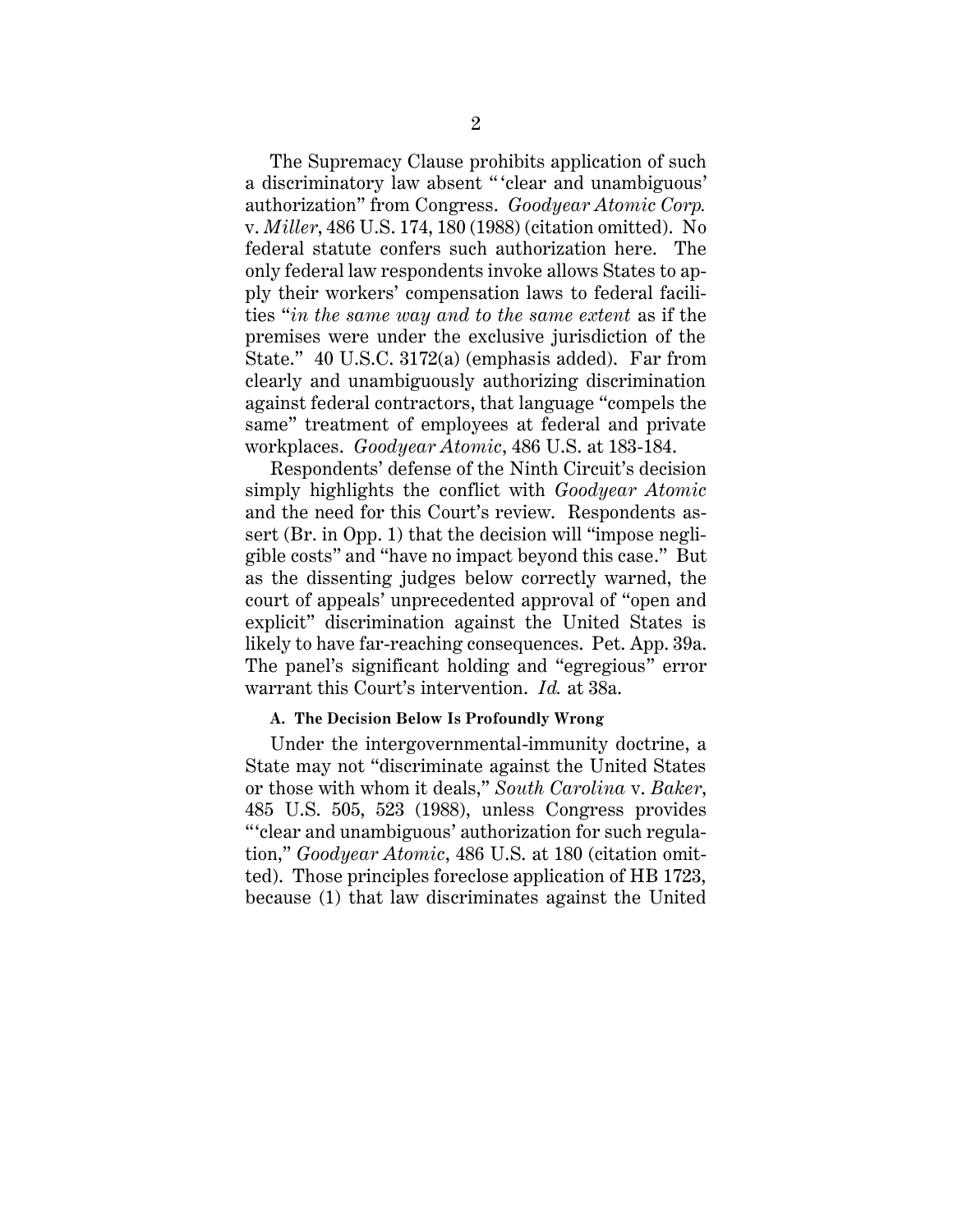States and firms that employ federal contract workers, and (2) Congress did not clearly and unambiguously authorize such discrimination. See Pet. 12-28.

1. Respondents contend (at 1-3, 10-11, 26-27, 29, 33) that HB 1723 draws permissible distinctions based on atypical workplace hazards and employer safety records. But the courts below (which ruled in respondents' favor) did not accept that argument, see Pet. 17, and for good reason: HB 1723 does not define the class of covered employees based on their working conditions or their employers' safety histories. Application of Washington's novel workers' compensation scheme instead turns exclusively on whether a claimant is a "United States department of energy Hanford site worker[]" *i.e.*, a contract worker who performs services at a specified location, "directly or indirectly, for the United States." Wash. Rev. Code Ann. § 51.32.187(1)(b). The law thus discriminates based on "status as a Government contractor"—precisely what the Supremacy Clause forbids absent clear and unambiguous authorization from Congress. *North Dakota* v. *United States*, 495 U.S. 423, 438 (1990) (plurality opinion).

Respondents' attempt to "rerationalize the statute" lacks merit. *Dawson* v. *Steager*, 139 S. Ct. 698, 706 (2019). In enacting HB 1723, "the State was free to draw" classifications based on the employee's working conditions or the employer's safety record. *Ibid.* Respondents identify (Br. in Opp. 10-11) other state workers' compensation laws that apparently distinguish at least partly along those lines. But "the statute [Washington] enacted does not classify \* \* \* based on" those criteria. *Dawson*, 139 S. Ct. at 706. As noted, it instead expressly distinguishes between federal contract workers and persons employed by the State or by other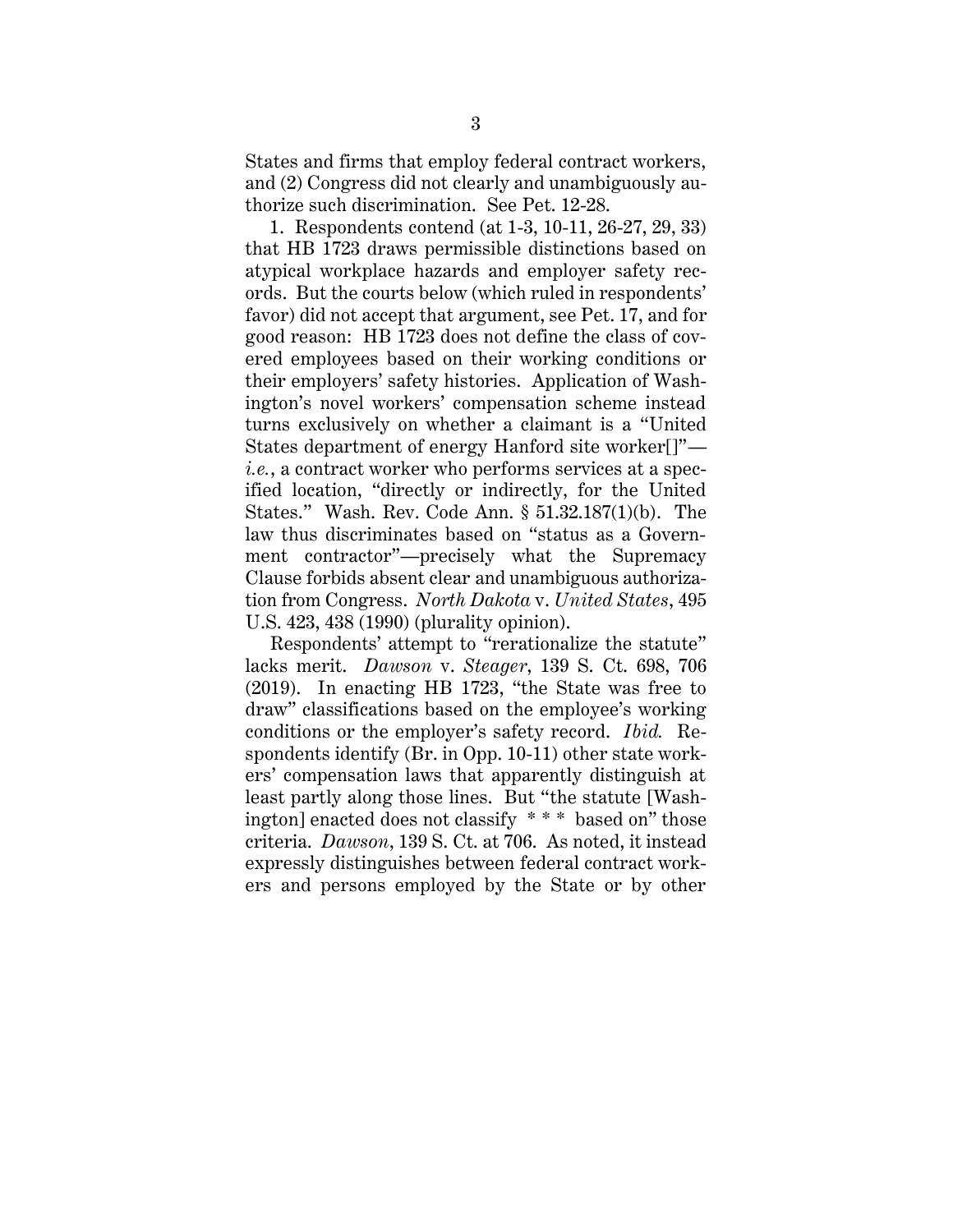private companies. That facial defect dooms respondents' alternative justification. *Ibid.* "[I]t is not too much to ask that, if a State *wants* to draw a distinction based on [occupational safety], it enact a law that actually *does* that." *Ibid.*

In any event, the criteria that HB 1723 utilizes are not reasonably tailored to identify "employees who perform particularly hazardous duties." Br. in Opp. 26. To take just one example, the statute applies to a federalcontract-worker accountant who spent a single eighthour shift on the Hanford site decades ago, while excluding a private employee who handles radioactive waste daily on the most contaminated part of the site. Pet. 16-17; see Pet. App. 88a-89a (maps of Hanford site). Nor can the statute plausibly be read to "draw distinctions based on employers' safety records." Br. in Opp. 26. If a firm with a pristine safety record took over a Hanford federal contract, its employees would be covered by HB 1723; if an employer with a dismal safety record began operating a private facility within the Hanford site, its employees would not be covered. HB 1723 thus classifies based on criteria that reflect "blatant facial discrimination against the Federal Government." Pet. App. 39a (Collins, J., dissenting from denial of rehearing en banc).<sup>1</sup>

<sup>&</sup>lt;sup>1</sup> Respondents suggest (Br. in Opp. 24) that the harms to the federal government arise only from its "choices about how to contract." As a practical matter, it is doubtful that the government could force its contractors to accept all the costs of HB 1723. See C.A. E.R. 112- 113. But as the petition explains (at 15 n.2), even if that were possible, it would not eliminate the constitutional defect in HB 1723, because the intergovernmental-immunity doctrine prohibits discrimination against "the United States *or those with whom it deals*." *Baker*, 485 U.S. at 523 (emphasis added).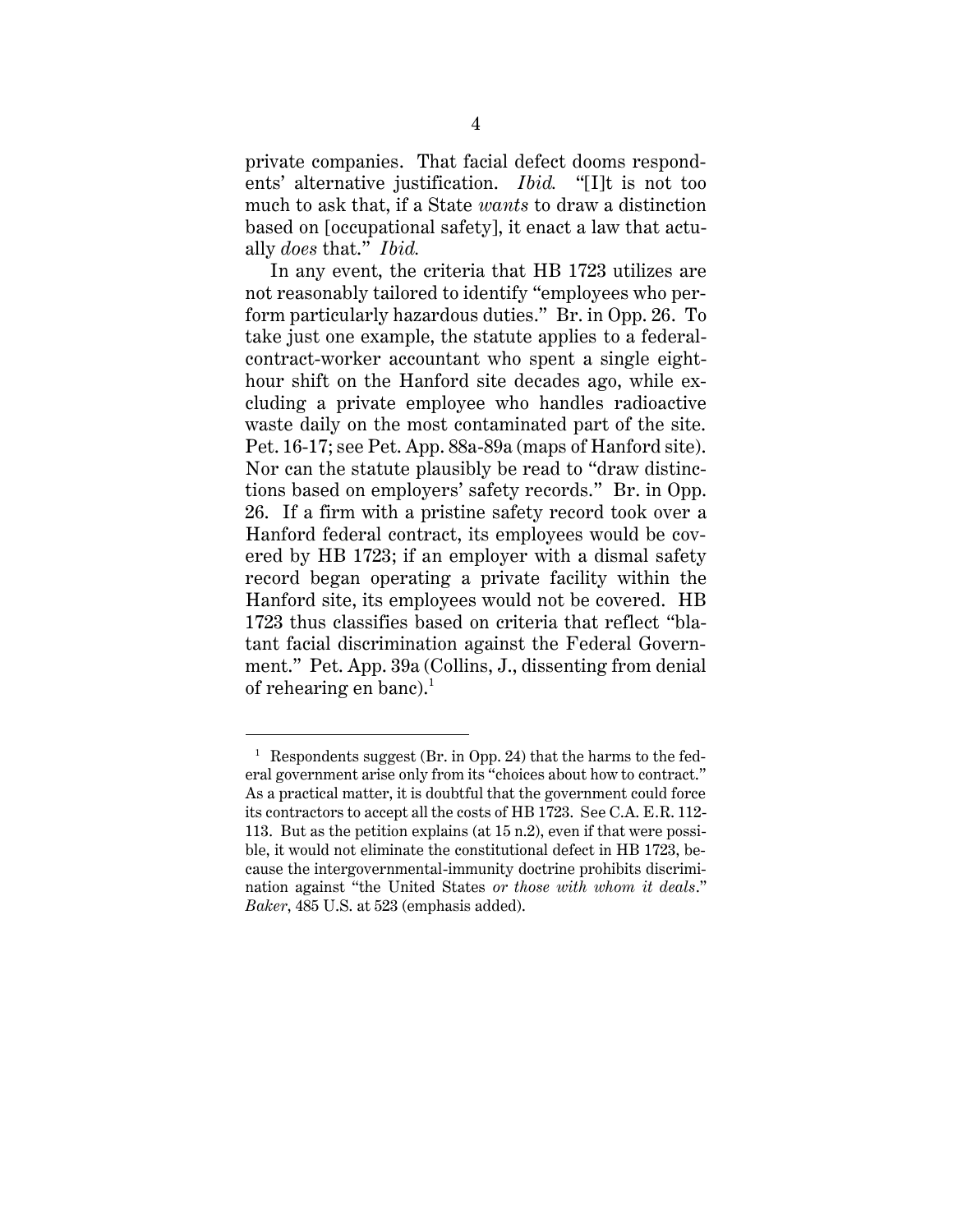2. The Constitution does not preclude Congress from consenting to state discrimination against the federal government and its contractors. But given the improbability that Congress would take that step, this Court requires "clear and unambiguous" evidence that Congress condoned such discrimination. *Goodyear Atomic*, 486 U.S. at 180 (citation omitted). Respondents do not even mention that standard, let alone try to establish that it is satisfied by the only congressional action they invoke, 40 U.S.C. 3172(a). Those omissions underscore the inconsistency between HB 1723 and this Court's precedent.

a. Like the Ninth Circuit panel, respondents read Section 3172(a) to "permit[] a State to adopt and apply a workers' compensation rule on federal land if the State *could* adopt and apply the law on land within the State's jurisdiction." Br. in Opp. 19. That interpretation is flawed for multiple reasons, starting with its poor fit with the statutory text. Section 3172(a) is addressed to the "state authority charged with enforcing and requiring compliance with the state workers' compensation laws." That language is naturally understood to authorize state administrative officials to apply *existing* state workers' compensation laws to federal land or facilities. If Congress had intended to authorize States to adopt *new* laws tailored to federal lands or facilities, Section 3172(a) presumably would have been addressed to the entities that can adopt such laws, such as state legislatures. Pet. 21-22. Respondents do not attempt to reconcile their position with that feature of Section 3172(a)'s text.

Respondents and the Ninth Circuit also fail to account for the critical statutory language permitting application of state workers' compensation laws "*in the*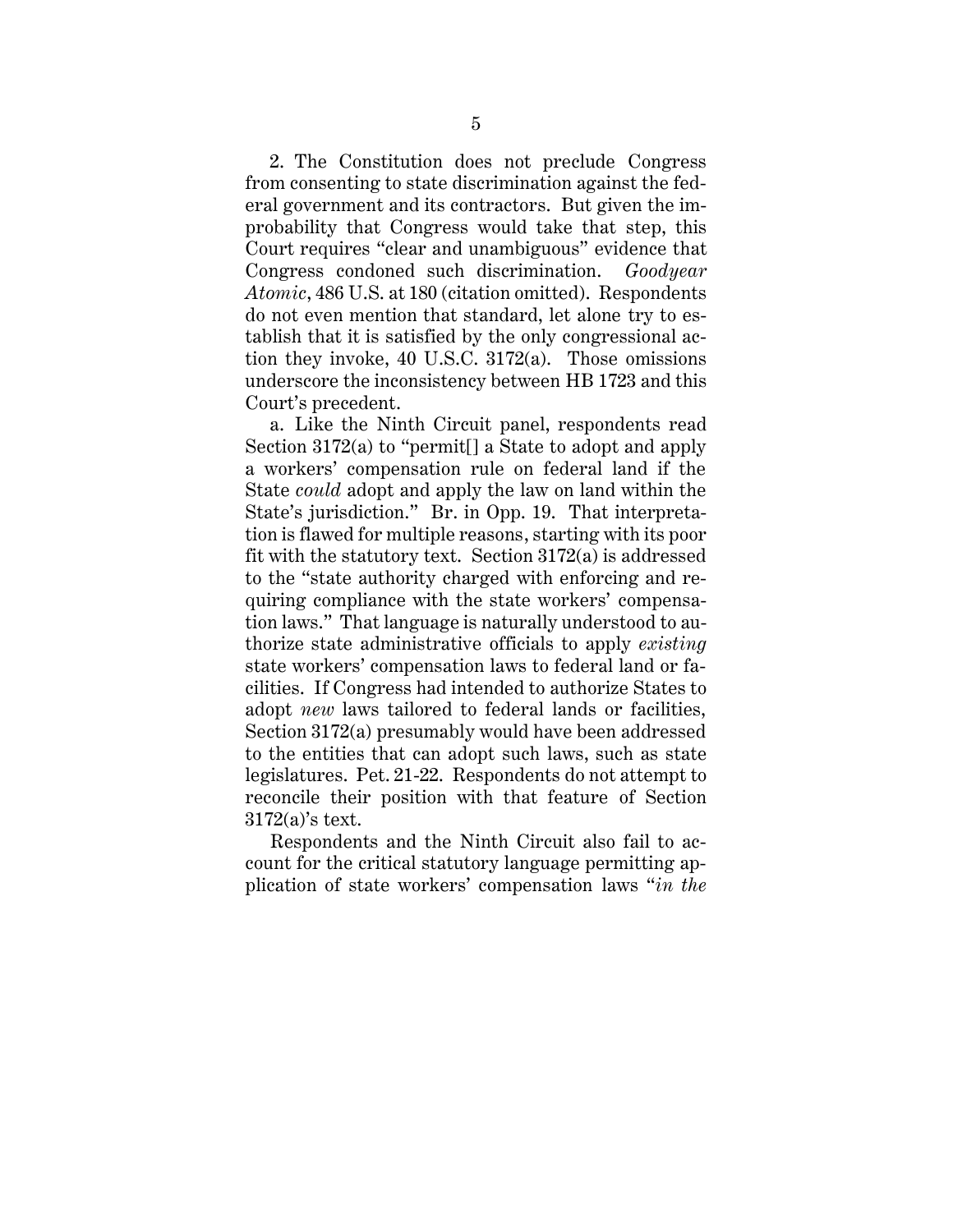*same way and to the same extent* as if the premises were under the exclusive jurisdiction of the State." 40 U.S.C. 3172(a) (emphasis added). If, as respondents contend (Br. in Opp. 19), Section 3172(a) permits a State to apply to federal facilities any workers' compensation law that it "*could* adopt and apply \* \* \* on land within the State's jurisdiction," the statutory phrase "in the same way and to the same extent"  $(40 \text{ U.S.C. } 3172(a))$ would do no independent work. Respondents' reading thus violates "the cardinal rule that, if possible, effect shall be given to every clause and part of a statute." *RadLAX Gateway Hotel, LLC* v. *Amalgamated Bank*, 566 U.S. 639, 645 (2012) (citation omitted).

b. Even if Section 3172(a) authorized respondents to apply to federal facilities any law that they "*could* adopt and apply" within their own jurisdiction, Br. in Opp. 19, Section 3172(a) would not authorize application of HB 1723. Even within their own jurisdiction, principles of intergovernmental immunity would bar respondents from applying a law that "discriminate[s] against the United States or those with whom it deals." *Baker*, 485 U.S. at 523; see Pet. 24-25.

Respondents correctly observe that Washington workers' compensation laws apply to many companies that "contract with the federal government." Br. in Opp. 29. But as explained above (pp. 2-4, *supra*), Section 3172(a) and this Court's precedent distinguish between state workers' compensation laws that encompass federal contractors within a broader, neutrally defined class of employers, and state laws that burden federal contractors *because of* their status as such. HB 1723 unambiguously falls into the latter category. 2

<sup>&</sup>lt;sup>2</sup> A state law could discriminate in violation of the intergovernmental-immunity doctrine without expressly distinguishing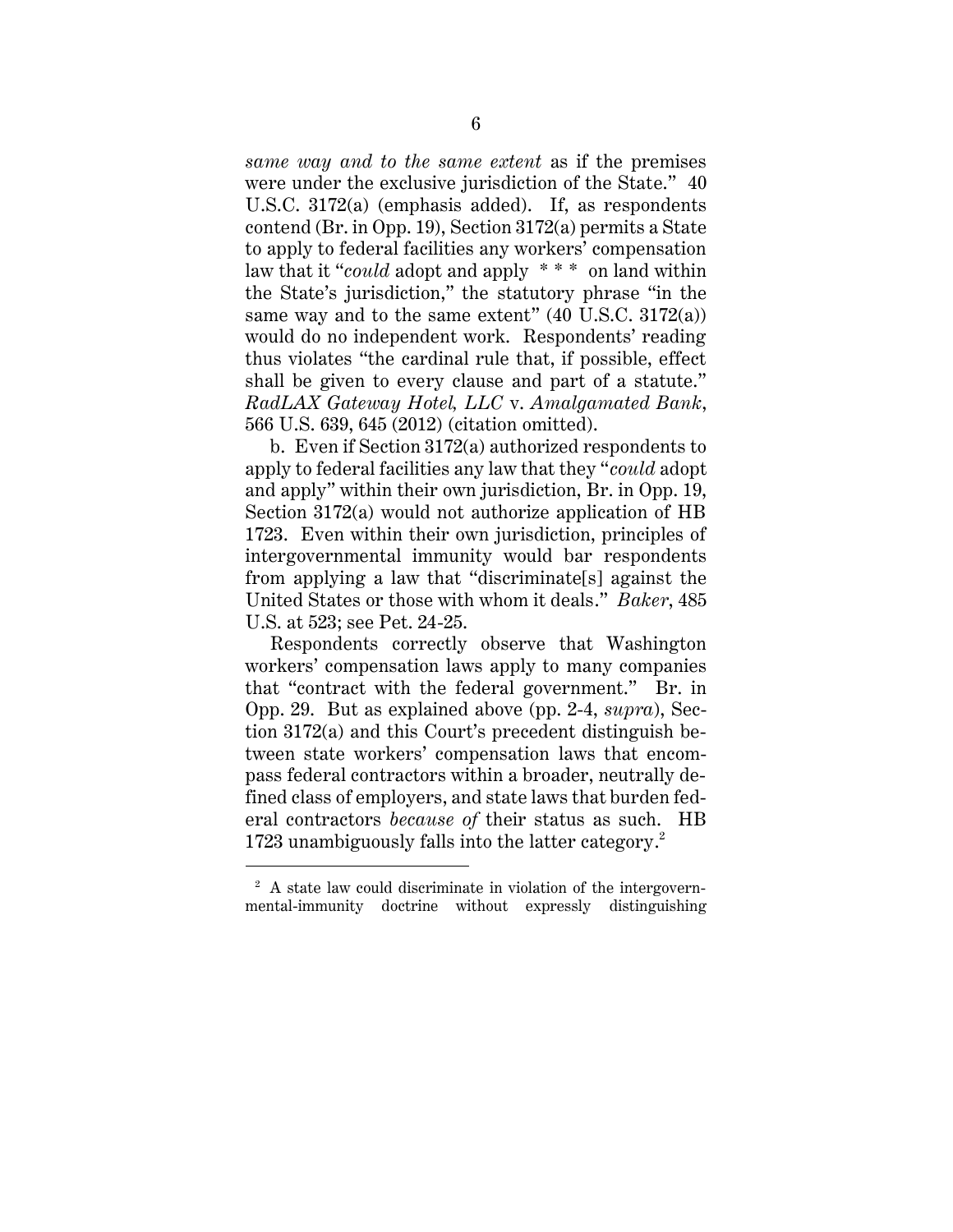Respondents' position also runs directly counter to this Court's explanation in *Goodyear Atomic* that Section 3172(a) "compels the same workers' compensation award for an employee injured at a federally owned facility as the employee would receive if working for a wholly private facility." 486 U.S. at 183-184; see Pet. 19- 20, 28-29. Respondents appear to recognize (Br. in Opp. 20-21) that HB 1723 cannot be squared with that understanding of Section 3172(a). They accordingly contend (*ibid.*) that this passage in the Court's opinion is not controlling, while emphasizing the opinion's prior statement that Section 3172(a)'s predecessor "place[d] no express limitation on the type of workers' compensation scheme that is authorized." *Goodyear Atomic*, 486 U.S. at 183. But the Court's point there was simply that the term "workmen's compensation laws" in Section 3172(a)'s predecessor encompassed state laws that provide enhanced benefits when workplace injuries result from employer safety violations. See *ibid*.

More generally, Section 3172(a) leaves Washington free to enact an atypically generous workers' compensation scheme and to apply that scheme to federal contract workers, *so long as* the State provides the same benefits to other employees. The *Goodyear Atomic*

between federal entities and others, as by imposing special burdens on functions that as a practical matter are performed only by the federal government or its contractors. See, *e.g.*, *United States* v. *County of Fresno*, 429 U.S. 452, 457 (1977) (explaining that the state law invalidated in *McCulloch* v. *Maryland*, 17 U.S. (4 Wheat.) 316 (1819), did not explicitly single out the Bank of the United States but instead applied to "any Bank . . . established without authority from the State"). But HB 1723's facial discrimination against the United States and those with whom it deals makes this an especially straightforward case.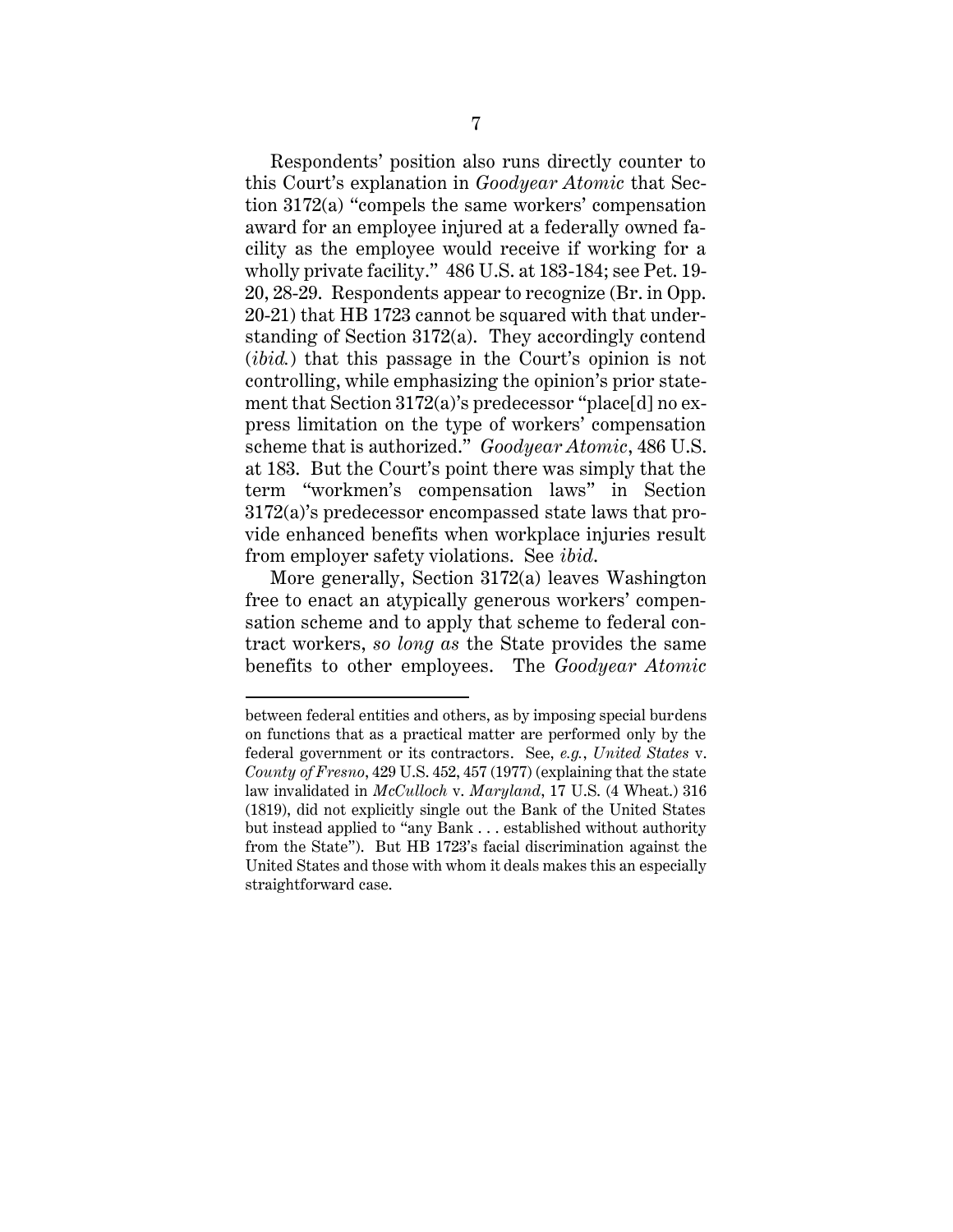Court thus construed Section 3172(a) to impose a nondiscrimination requirement *rather than* any substantive "limitation on the type of workers' compensation scheme that" States may apply to federal facilities. 486 U.S. at 183; see *id*. at 183-184; Pet. App. 46a-47a. Respondents invoke one half of the Court's reasoning while rejecting the other, but both aspects were integral to the Court's analysis. 3

Respondents suggest (Br. in Opp. 22-23, 27-28) that the history and early judicial interpretations of Section 3172(a)'s predecessor support their understanding of the statute. That is mistaken. The early appellate cases involved application of *existing*, nondiscriminatory state workers' compensation laws to federal land or facilities within the State—*e.g.*, application of Pennsylvania workers' compensation law to the Philadelphia Navy Yard. *Capetola* v. *Barclay White Co.*, 139 F.2d 556, 558- 559 (3d Cir. 1943), cert. denied, 321 U.S. 799 (1944). Those decisions are consistent with Congress's purpose to ensure that "workers employed on federal projects" are not "deprived of the benefits of [workers' compensation] coverage purely because of an oddity of location." *Goodyear Atomic*, 486 U.S. at 194 (White, J., dissenting). But none of the decisions cited by respondents approved application of a state workers' compensation law that *discriminated* against the federal government or the firms with which it had contracted. Indeed, apart

<sup>&</sup>lt;sup>3</sup> As the petition explains (at 14), a requirement of equal treatment is itself a powerful check against States' imposition of exorbitant workers' compensation liability on federal contractors. Section 3172(a), as construed in *Goodyear Atomic*, reflects Congress's decision to rely on that check rather than on a truncated conception of "workers' compensation laws." Under respondents' reading, by contrast, Section 3172(a) would impose no such check at all.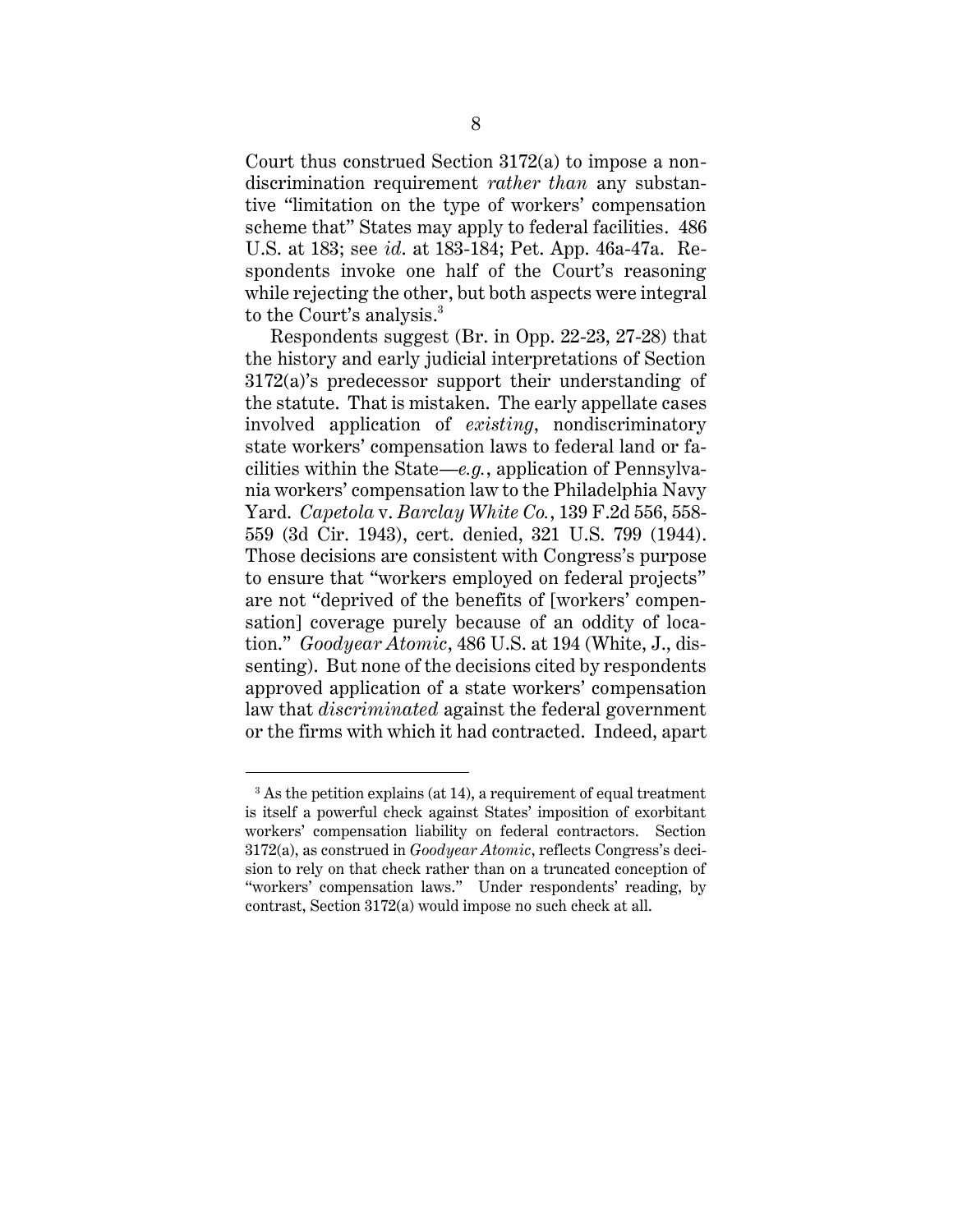from the lower-court decisions in this case, respondents identify no judicial decision approving such discrimination.

Finally, respondents rely (Br. in Opp. 29-32) on other federal statutes that purportedly require nondiscrimination in clearer terms. But those statutes use different formulations fitting their respective contexts, none of which involves a territorial-jurisdiction gap of the kind that prompted enactment of Section 3172(a). Pet. 20- 21. In any event, Congress need not enact a clear statutory ban (or any statutory ban at all) in order to preclude States from discriminating against the United States and its contractors. Background principles of intergovernmental immunity prohibit such discrimination without the need for affirmative congressional action. That default prohibition controls unless Congress unambiguously *authorizes* States to discriminate. Pet. 21; see Pet. App. 55a-56a (Collins, J., dissenting from denial of rehearing en banc). Section 3172(a) does not provide such authorization.

### <span id="page-11-0"></span>**B. This Court's Review Is Warranted**

1. The Ninth Circuit judges who dissented from the denial of rehearing en banc viewed the panel's ruling as conflicting with this Court's decision in *Goodyear Atomic*. Pet. App. 39a-40a, 44a-45a. Respondents and the panel below, by contrast, have affirmatively relied on that decision. See Br. in Opp. 21; Pet. App. 13a. That sharp divergence of views regarding this Court's leading precedent on the meaning of Section 3172(a)—each embraced by multiple judges of a circuit that contains a disproportionate number of significant federal facilities, Pet. 31—counsels strongly in favor of this Court's intervention.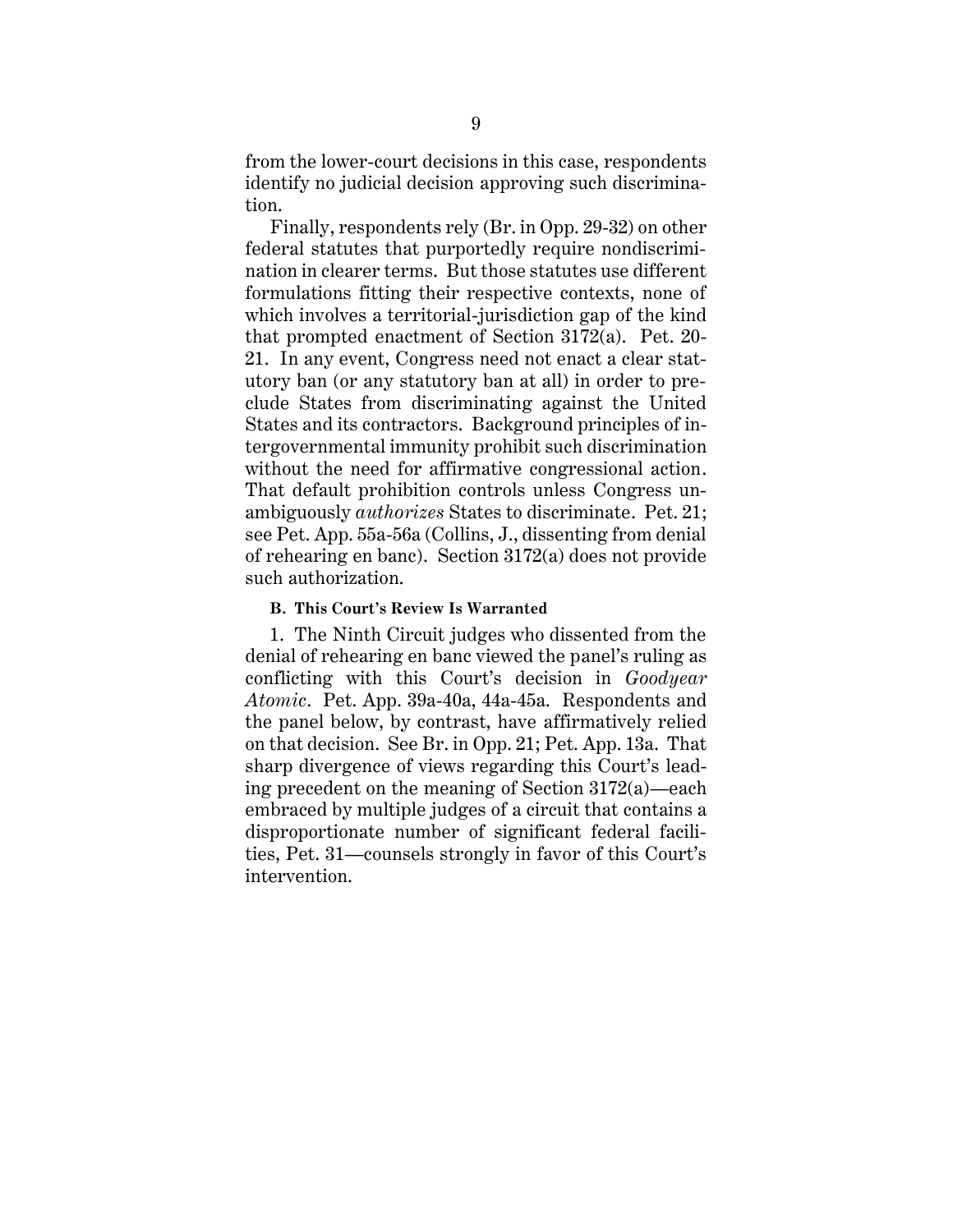2. HB 1723's financial implications are dramatic. The statute allows retroactive claims by Hanford workers (and survivors of deceased Hanford workers) dating back to 1943. And because HB 1723 creates lifelong benefits eligibility for workers at a site where cleanup activities are expected to continue for at least six more decades, its effects likely will be felt well into the 22nd century. Pet. 30-31.

Respondents do not dispute those features of HB 1723. Nor do they disavow their own projection that Hanford workers and their survivors will file roughly 4000 retroactive claims, each of which could exceed a million dollars in liability. Pet. 31. Workers' compensation payouts by DOE have already started to increase. See Br. in Opp. 15 (citing data showing payouts in 2018, 2019, and 2020 each exceeding prior years). And that is just the beginning of the financial impact, because many claims are still being processed or litigated, and many awards are paid out gradually for years or decades.

Respondents seek to downplay (Br. in Opp. 34) the overall number of workers' compensation claims that have been filed during the past three years. But at Hanford as elsewhere, work has been disrupted by the pandemic for much of that time. Claims statistics from that period accordingly have little predictive value. Respondents assert that "tens of millions of dollars annually" for decades to come is a "negligible" price for federal taxpayers. *Id.* at 34-35 (citation omitted). That may be the State's perspective, but it is not a compelling reason to deny review.<sup>4</sup>

<sup>4</sup> Respondents observe (Br. in Opp. 14-15) that the Department of Labor through the Energy Employees Occupational Illness Compensation Program Act of 2000, 42 U.S.C. 7384 *et seq.*, has paid more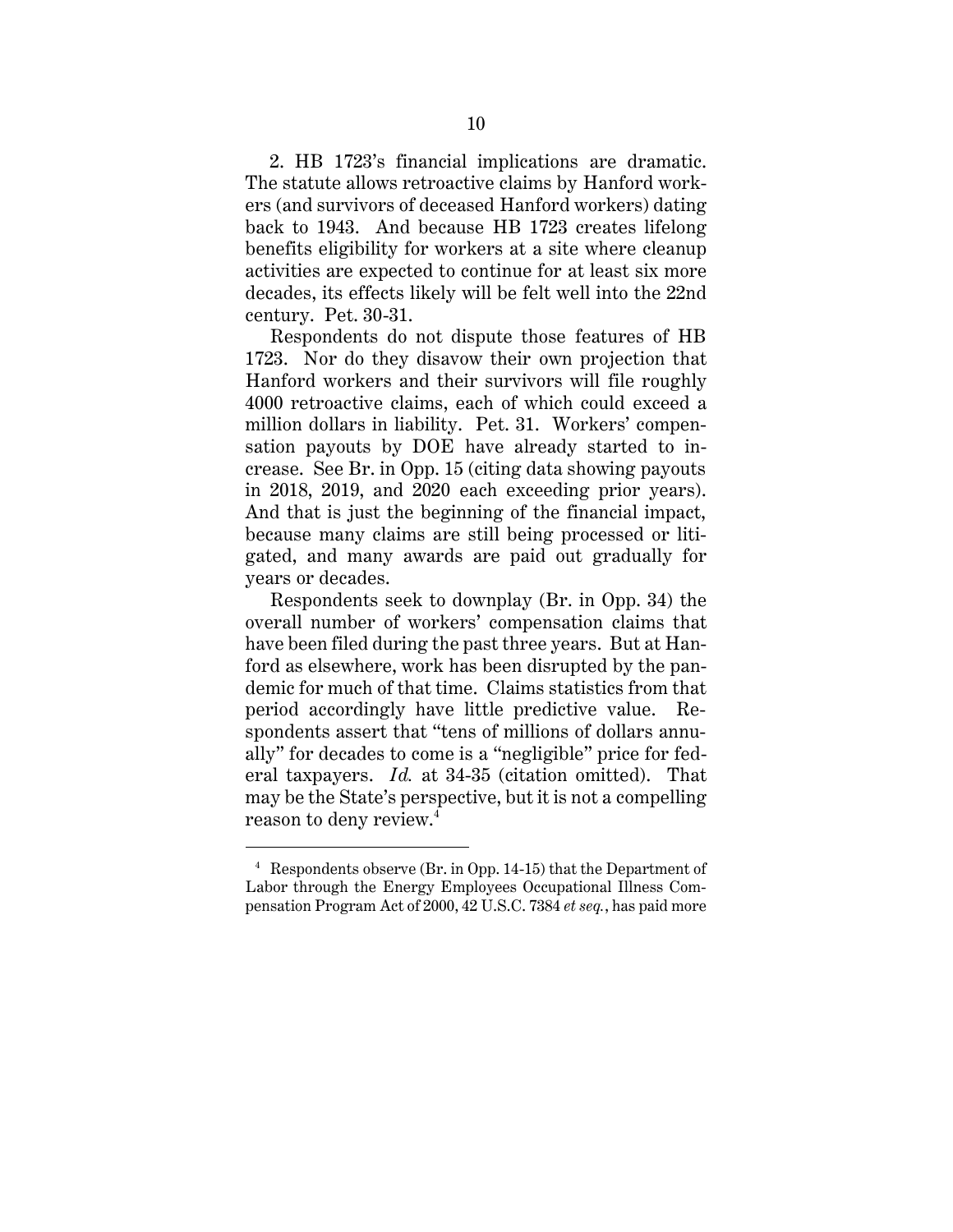3. The Ninth Circuit's decision to "greenlight[] \* \* \* open and explicit discrimination against the Federal Government" implicates core constitutional concerns. Pet. App. 39a (Collins, J., dissenting from denial of rehearing en banc). Respondents suggest (Br. in Opp. 33) that the harm is limited because the government did not separately bring a preemption claim asserting that "H.B. 1723 would interfere with federal objectives." But one Supremacy Clause violation is harmful enough. And contrary to respondents' suggestion, a state law violating the intergovernmental-immunity doctrine *does* "interfere with the exercise" of federal powers, even without separate proof of an "[in]ability to perform \* \* \* governmental functions." *Davis* v. *Michigan Dep't of the Treasury*, 489 U.S. 803, 810, 814 (1989).

Respondents also insist (Br. in Opp. 1) that the decision below "will have no impact beyond this case." But the intergovernmental-immunity doctrine exists in part "because the United States," unlike other subjects of state regulation, "does not have a direct voice in the state legislatures." *Washington* v. *United States*, 460 U.S. 536, 545 (1983). The absence of such a "'political check'" provides a powerful temptation for States to "take advantage of the Federal Government." *Id.* at 545-546. The sponsors of HB 1723 indicated that they were doing just that, Pet. 7, and it took the State barely a year to extend HB 1723's reach, Pet. 30.

If those efforts succeed, nothing would stop other States in the Ninth Circuit from following suit. As with

than \$1.75 billion to federal employees and contract workers suffering from illness after working at Hanford. Although it is not directly pertinent to the question presented here, that program underscores the federal government's commitment to assisting those who become ill in connection with Hanford nuclear-site work.